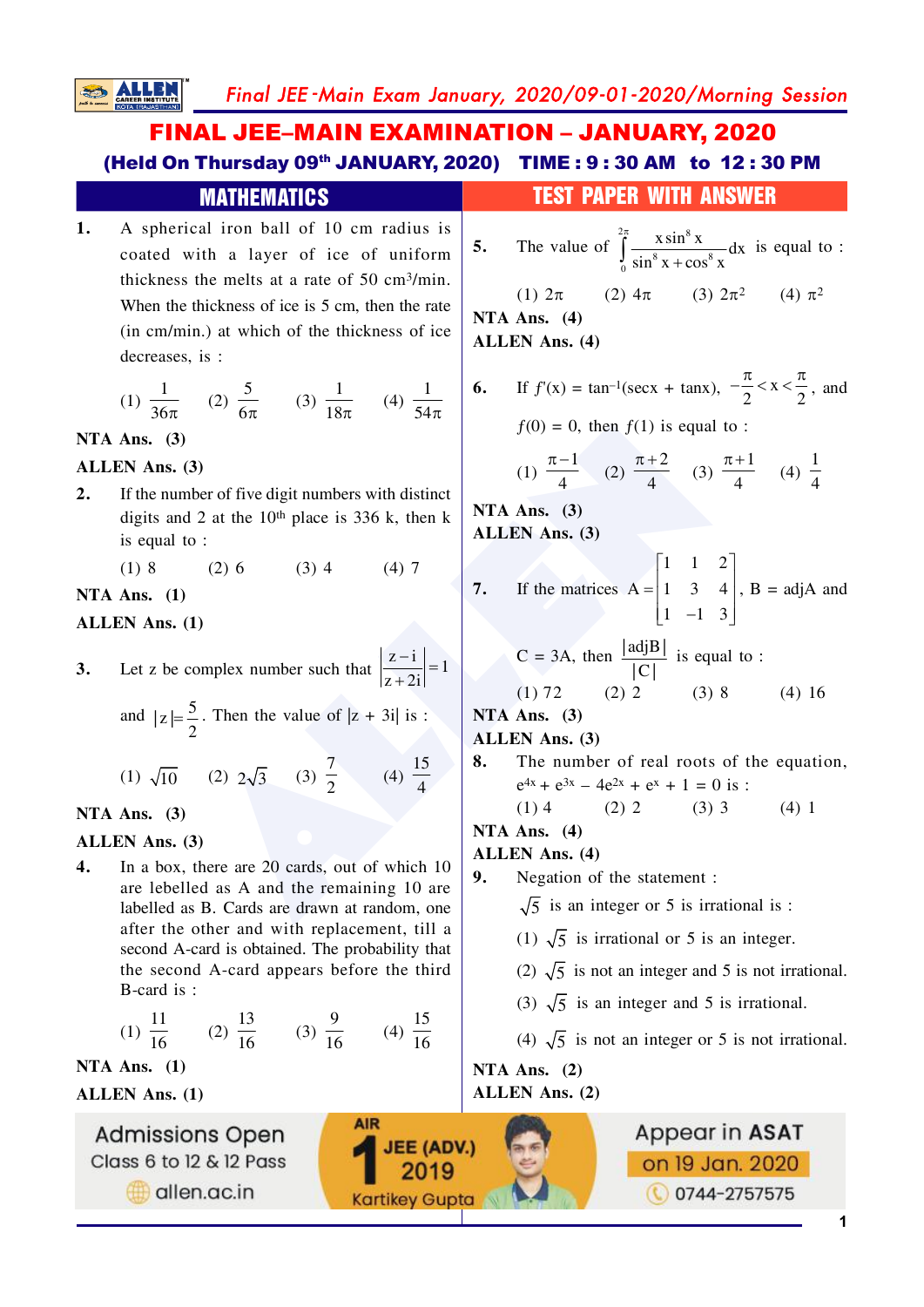## Final JEE-Main Exam January, 2020/09-01-2020/Morning Session

Let the observations  $x_i(1 \le i \le 10)$  satisfy the 10. equations,  $\sum_{i=1}^{10} (x_i - 5) = 10$  and  $\sum_{i=1}^{10} (x_i - 5)^2 = 40$ . If  $\mu$  and  $\lambda$  are the mean and the variance of the observations,  $x_1$  – 3,  $x_2$  – 3, ...,  $x_{10}$  – 3, then the ordered pair  $(\mu, \lambda)$  is equal to :

 $(1)$   $(6, 6)$   $(2)$   $(3, 6)$   $(3)$   $(6, 3)$   $(4)$   $(3, 3)$ 

#### NTA Ans.  $(4)$

#### **ALLEN Ans. (4)**

The product  $2^{\frac{1}{4}} \cdot 4^{\frac{1}{16}} \cdot 8^{\frac{1}{48}} \cdot 16^{\frac{1}{128}} \cdot \dots$  to  $\infty$  is equal  $11.$  $\mathrm{to}$ :

> (1)  $2^{\frac{1}{2}}$  (2)  $2^{\frac{1}{4}}$  (3) 2  $(4)$  1

NTA Ans.  $(1)$ 

#### **ALLEN Ans.** (1)

A circle touches the y-axis at the point  $(0, 4)$ **12.** and passes through the point  $(2, 0)$ . Which of the following lines is not a tangent to this circle?

> (1)  $3x - 4y - 24 = 0$  (2)  $3x + 4y - 6 = 0$ (3)  $4x + 3y - 8 = 0$  (4)  $4x - 3y + 17 = 0$

### NTA Ans.  $(3)$

#### ALLEN Ans. (3)

If  $e_1$  and  $e_2$  are the eccentricities of the ellipse, 13.

 $\frac{x^2}{18} + \frac{y^2}{4} = 1$  and the hyperbola,  $\frac{x^2}{9} - \frac{y^2}{4} = 1$ respectively and  $(e_1, e_2)$  is a point on the ellipse,  $15x^2 + 3y^2 = k$ , then k is equal to :

$$
(1) 15 \t(2) 14 \t(3) 17 \t(4) 16
$$

NTA Ans.  $(4)$ 

#### **ALLEN** Ans. (4)

Let  $f$  be any function continuous on [a, b] and 14. twice differentiable on  $(a, b)$ . If for all  $x \in (a, b)$ ,  $f'(x) > 0$  and  $f''(x) < 0$ , then for any  $c \in (a, b)$ ,  $\frac{f(c)-f(a)}{f(b)-f(c)}$  is greater than :

(1) 
$$
\frac{b+a}{b-a}
$$
 (2)  $\frac{b-c}{c-a}$  (3)  $\frac{c-a}{b-c}$  (4) 1

**AIR** 

**JEE** (Main)

2019

**Kevin Martin** 

NTA Ans.  $(3)$ 

**ALLEN Ans. (3)** 

**Admissions Open** Class 6 to 12 & 12 Pass

allen.ac.in

 $15.$ If for some  $\alpha$  and  $\beta$  in R, the intersection of the following three places  $x + 4y - 2z = 1$  $x + 7y - 5z = \beta$  $x + 5y + \alpha z = 5$ is a line in R<sup>3</sup>, then  $\alpha + \beta$  is equal to :  $(1) 10$  $(2) -10$  $(3)$  2  $(4)$  0

NTA Ans.  $(1)$ 

**ALLEN Ans. (1)** 

The integral  $\int \frac{dx}{(x+4)^7(x-3)^{\frac{6}{7}}}$  is equal to : 16.

(where C is a constant of integration)

(1) 
$$
\left(\frac{x-3}{x+4}\right)^{\frac{1}{7}} + C
$$
  
\n(2)  $-\left(\frac{x-3}{x+4}\right)^{\frac{1}{7}} + C$   
\n(3)  $\frac{1}{2} \left(\frac{x-3}{x+4}\right)^{\frac{3}{7}} + C$ 

(4) 
$$
-\frac{1}{13}\left(\frac{x-3}{x+4}\right)^{\frac{13}{7}} + C
$$

### NTA Ans. (1)

#### **ALLEN Ans.** (1)

 $17.$ Let C be the centroid of the triangle with vertices  $(3, -1)$ ,  $(1, 3)$  and  $(2, 4)$ . Let P be the point of intersection of the lines  $x + 3y - 1 = 0$ and  $3x - y + 1 = 0$ . Then the line passing through the points C and P also passes through the point:

$$
(1) (7, 6)
$$

$$
(2) (-9, -6)
$$

 $(3) (-9, -7)$ 

NTA Ans.  $(2)$ **ALLEN** Ans. (2)  $(4)$   $(9, 7)$ 

Appear in ASAT

on 19 Jan. 2020

0744-2757575

 $\overline{2}$